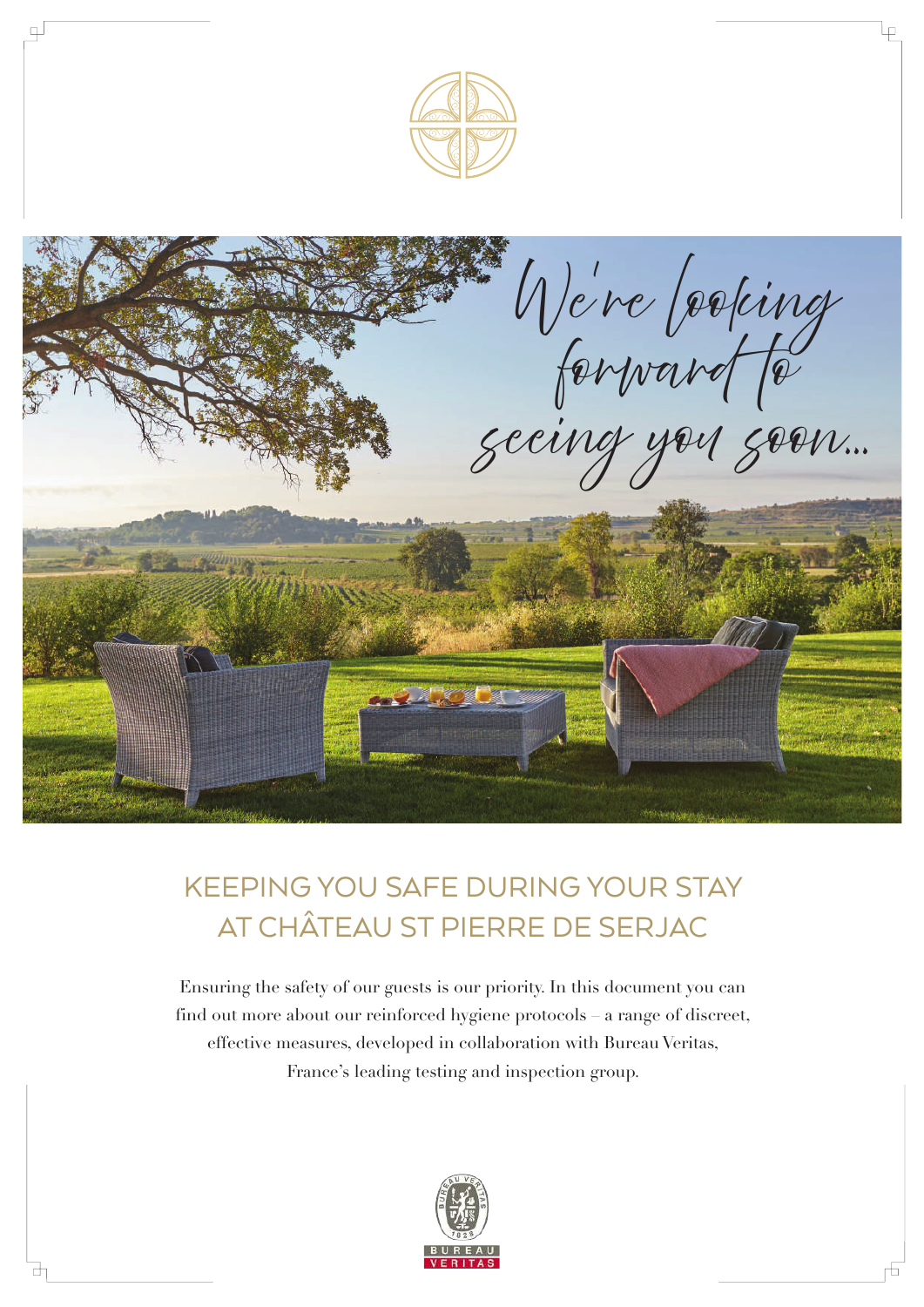# GENERAL HYGIENE MEASURES AT THE CHÂTEAU

### SOCIAL DISTANCING

 $\Box$ 

Social distancing obligations currently in force in France require non co-habiting groups to maintain a distance of one metre when socialising.

Our restaurant, pools, spa and kids' club have been adapted to ensure this is possible. Capacity is also managed to ensure distancing is possible at all time.

Protection screens have been installed at reception and we have introduced one directional walkways where possible

### SURFACES & TOUCH POINTS

Frequent contact areas are disinfected very regularly. This includes door handles, light switches, hand rails, payment devices and service counters

### HYDROALCOHOLIC GEL

Hydroalcoholic gel is freely available in your accommodation as well all public areas of the estate.

### **MASKS**

Guests are not required to wear masks on the grounds of the estate. The one exception to this is when using the restaurant restrooms, a French legal requirement.

N95 face masks are available at reception and will be provided during check-in if required.

The staff will wear masks when working in proximity to guests and otherwise as required by the law.

### PRINTED MATERIALS

Brochures and paper materials have been removed to limit contact. Digital versions can be downloaded using QR codes located at reception, in the bar, restaurant and in your accommodation.

### DETECTION & ISOLATION

An emergency procedure is in place in the event of detection of a suspected Covid-19 carrier, whether customer or an employee.

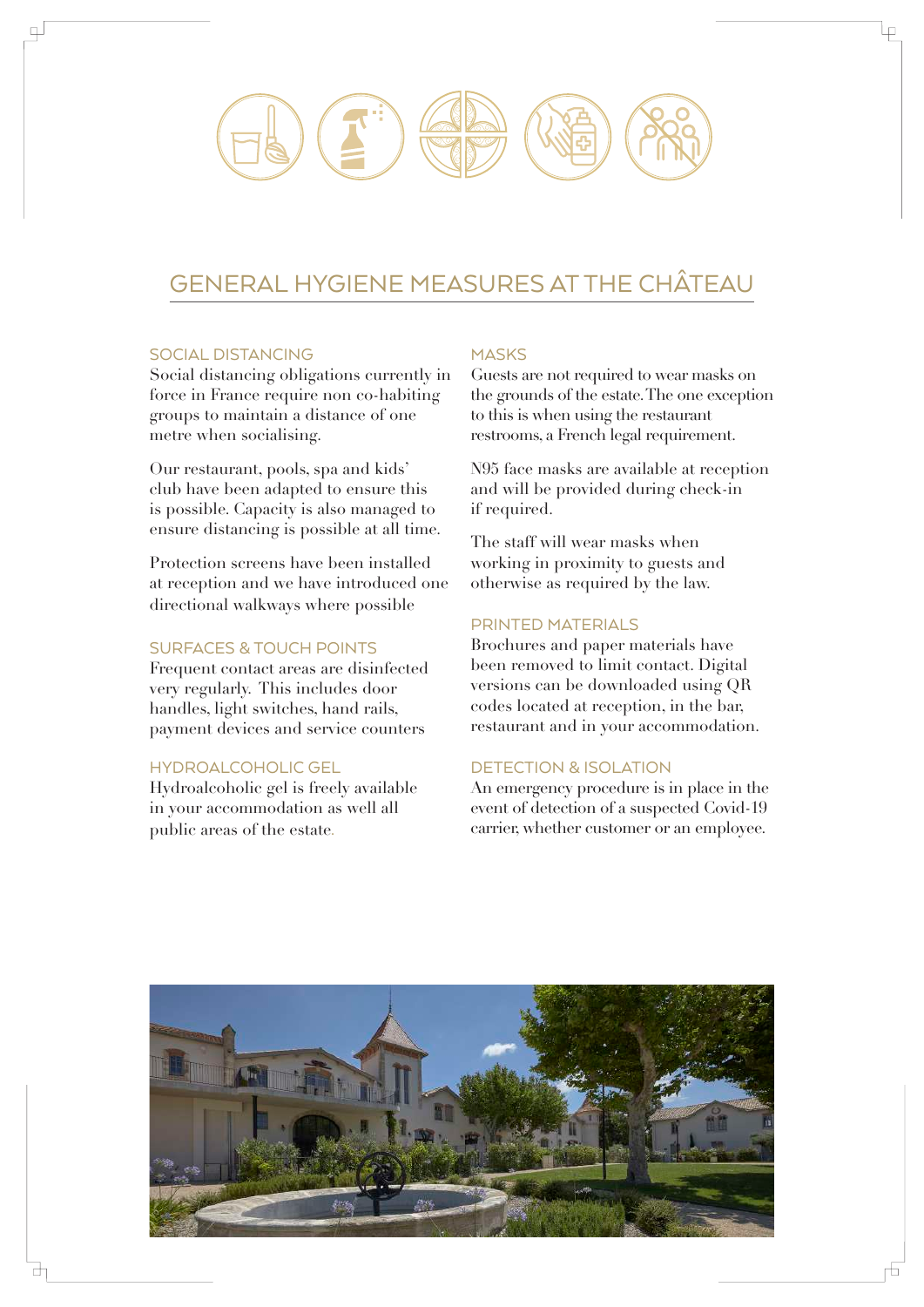### ABOUT OUR STAFF

### **TRAINING**

Our entire team has been trained to know how to avoid propagating Covid-19 while carrying out their duties and interacting with guests. 'Refresher' training will be carried out throughout the season.

### **COMMUNICATION**

Staff have copies of all operating procedures, instructions, forms and health information, which are also available on our intranet. Evolving guidelines from health authorities are rapidly and clearly communicated to our teams.

### WORK SPACES

'Behind the scenes' workspaces and procedures have been reorganised where required, in order to limit contact and ensure the statutory distance of one metre is maintained at all times. Hydroalcoholic gel is widely available in staff areas.

### **MASKS**

Staff have been equipped with masks, to be worn during customer service or when in close proximity with other employees.

### GLOVES

Staff are equipped with latex gloves which are used when addressing specific tasks for which gloves are obligatory. These are disposed of after use, after which hands are washed.

### TEMPERATURE CHECKS

Employees are encouraged to check their temperature before leaving home for work. Non-contact thermometers are also available at the estate where required.

### POTENTIAL INFECTIONS

Staff with potential symptoms are not permitted to come to work. If symptoms appear whilst at work in staff are sent home with instructions to get immediate testing. This also applies to staff members who have been in close contact (< 1 metre for more than 15 minutes) with someone displaying symptoms.

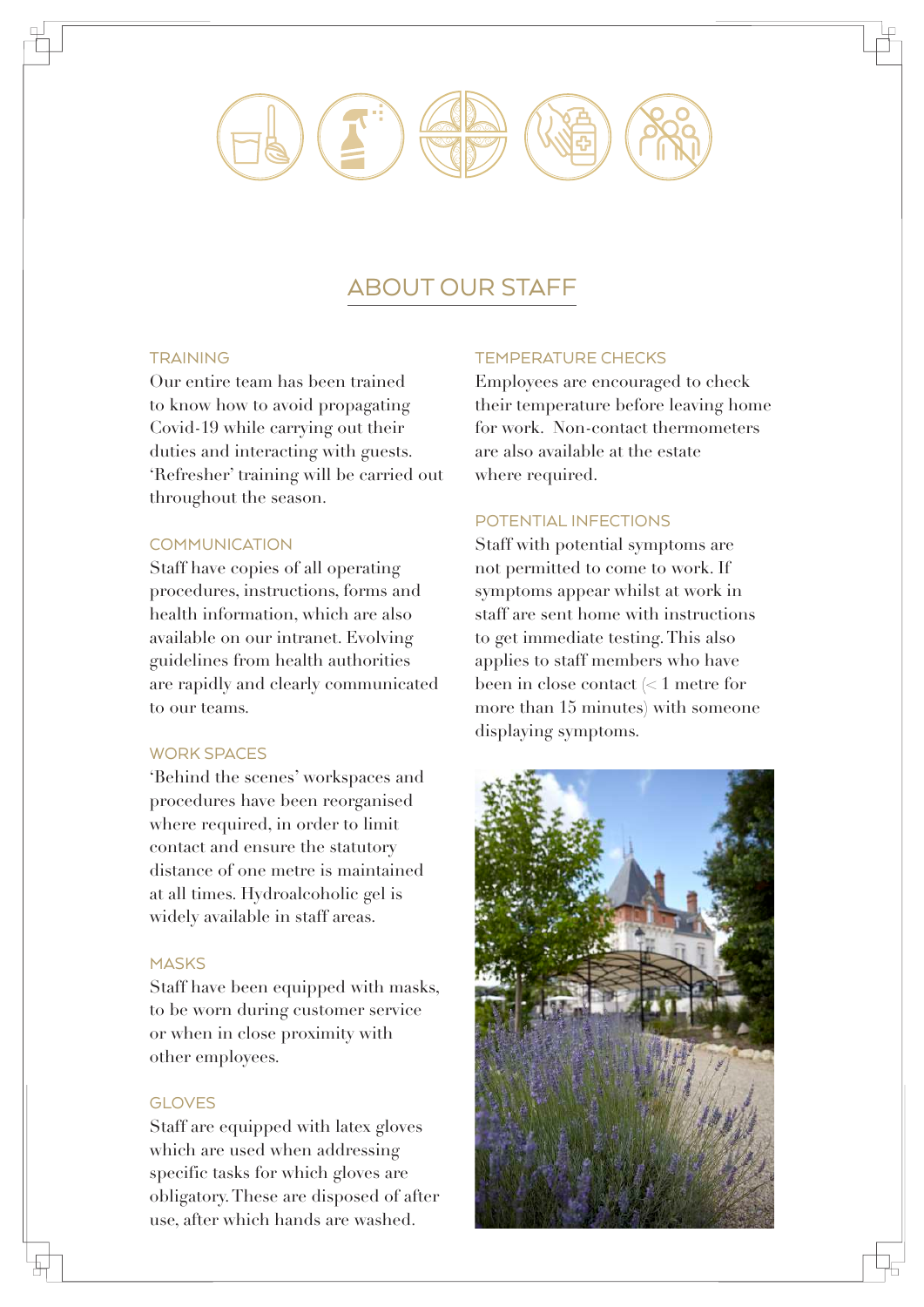### RECEPTION & HOUSEKEEPING

### ARRIVAL & DEPARTURE

 $\Box$ 

In order to allow our housekeeping teams enough time to ensure that all rooms and properties have been fully disinfected between guests, check-in is from 17h–21h and check-out is at 10h. To respect social distancing obligations at reception, an estimated arrival time must be communicated to the reservation team prior to travelling and confirmed to reception one hour before arrival at the Château.

### PRE-ARRIVAL CLEANING

Check-in and check-out times have been adjusted so that our housekeeping team can carry out a full disinfection of the accommodation between guests according to a strict protocol, using certified equipment and products.

### IN-STAY CLEANING

A range of enhanced housekeeping services are available during your stay. Our housekeeping team will always wear masks in your accommodation and will adhere to strict hygiene protocols. Please pre-book with our reservation team to ensure availability or enquire at reception at check-in.

### FACE MASKS & GEL

Disposable face masks are available for every client at check-in and hydroalcoholic gel is available in your accommodation as well as in all public areas of the estate.

### **GUESTBOOK**

To limit the risk of contact transmission, our guestbook is only available in digital format this year. The guide, which contains essential information about the Château, the accommodation and the local area, is available to download to your laptop, tablet, or mobile phone. A QR code is available at reception and in the accommodation or send an email to reception@serjac.com.

#### LINEN & TOWEL CHANGE

For guests staying in self-catering accommodation, a change of linen and towels is included in the price of your accommodation every 3-4 days. Please confirm the day and time at check-in. Should you not wish for a member of our housekeeping team to enter your accommodation fresh linen and towels will be delivered to your door

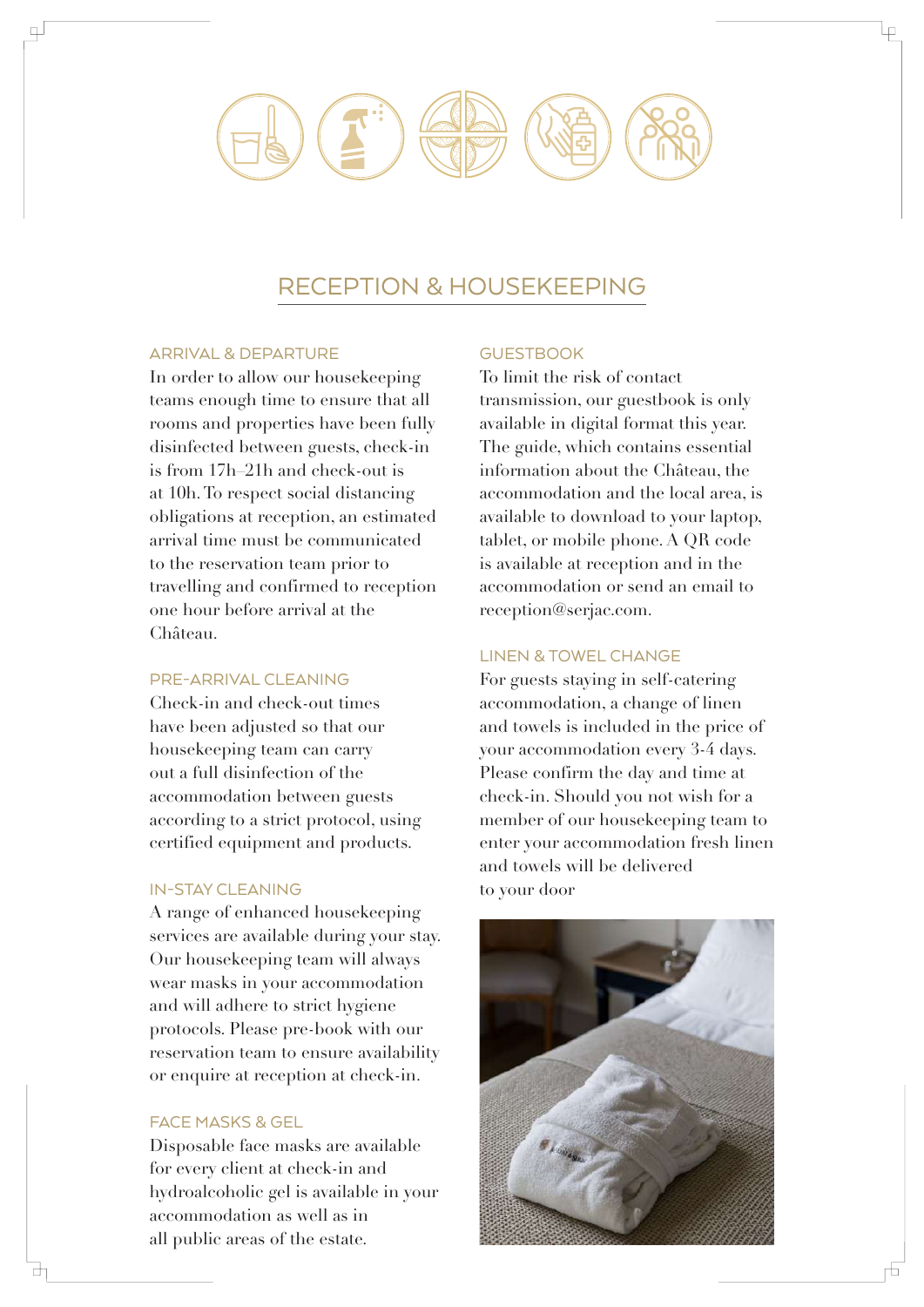### RESTAURANT

 $\Box$ 

₫

### RESTAURANT OF THE CHATEAU

In agreement with the hygiene protocol, the restaurant will remain closed this winter. However, the team will be present in order to ensure a take away service.

### TAKE AWAY

A large choice of take away dishes from our Chef's menus to enjoy in your accommodation. Place your order at the restaurant or download the menus via a QR code at the reception and in your accommodation.

#### ORDER & DELIVERY

TOrders must be placed at least 48 hours in advance. If you are not present at the delivery time scheduled, the order will be placed in the refrigerator and/or on the kitchen table.The reception team remains available for your orders, questions or specific needs.



L۵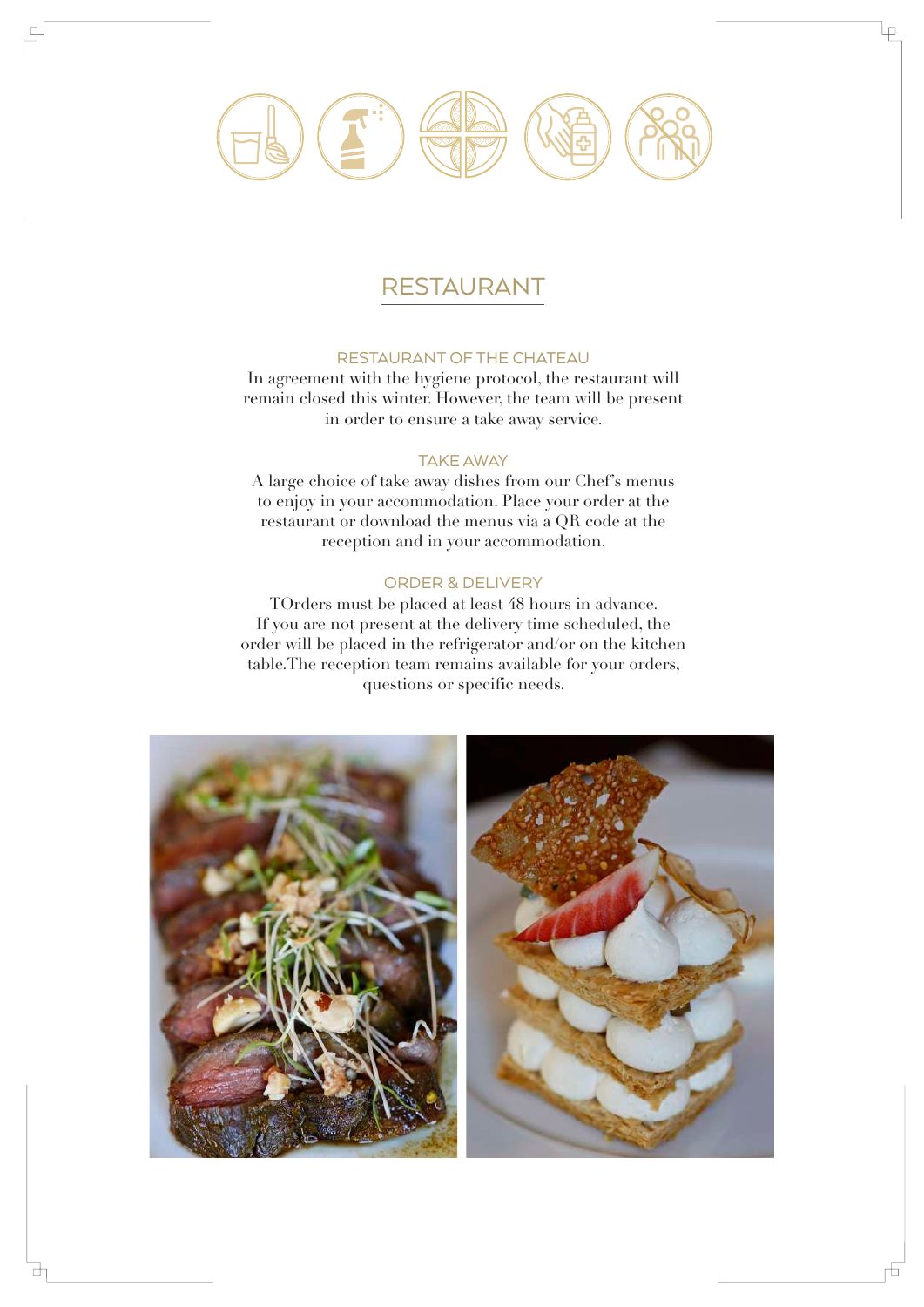### CINQ MONDES SPA

### **FITNESS**

 $\Box$ 

Muscular awakening classes will be held in the garden, taking into consideration social distancing.

### **TREATMENTS**

Treatments and massages will be provided in compliance with applicable regulations and following a specific health protocol.

### MASKS MANDATORY

Spa-therapists and guests will wear a mask throughout the treatment.

### BEAUTY TREATMENTS

Spa-therapists will wear a mask during beauty treatments.

### **GYM**

Н

The gym remains closed until further notice.

#### SOLARIUM

The use of the sauna is limited to two people, with a minimum distance of one metre. The use of the jacuzzi is limited to one person or a couple. Access to the hammam is forbidden

### POOL

Access to the swimming pool is limited to 7 guests at a time. The chlorination rate of our pools has been increased slightly in compliance with current regulations.

### **SUNBATHING**

Sun loungers in the solarium have been spaced to respect social distancing obligations.